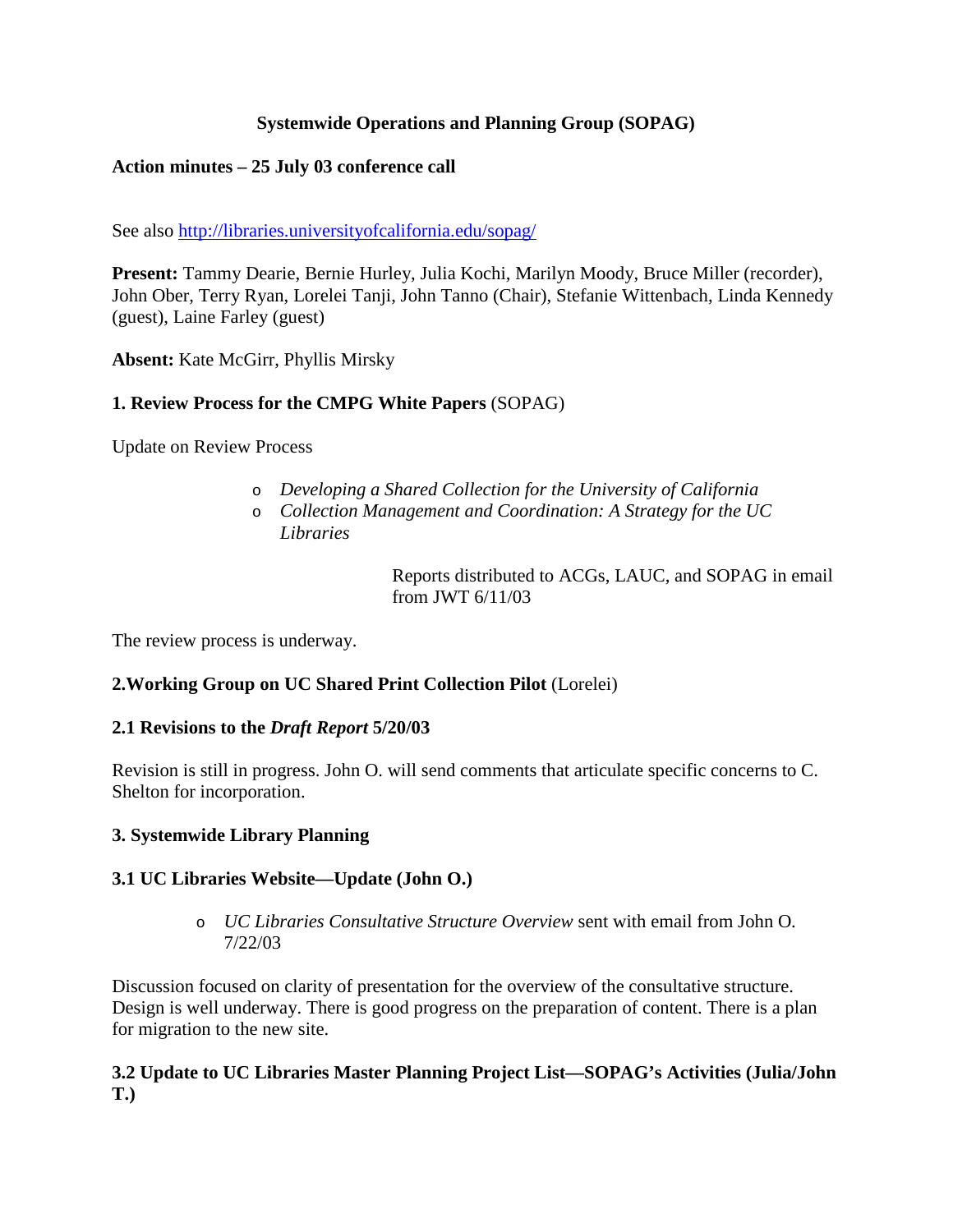Revision underway.

## **3.3 SOPAG Website, ACGs, and Webmasters (John T.)**

o Sample ACG Template 6/27/03

There is a desire for consistency regarding look and feel for the higher level links. Navigation should be consistent. Data will be migrated to the central server. Each ACG will have a webmaster with write privileges for the associated site. Default access should be open. Formal documents are appropriate for public posting; works in progress and confidential matters should not be posted.

# **3.4. Review of CMI preliminary findings (John O.)**

The review process is seeking comment regarding whether the inferences in the preliminary report are reasonable.

### **4. Task Force on Government Information** *University of California Shared Collection of Government Information Final Report* (SOPAG, Linda Kennedy)

Discussion of Input Received

- o TF Report dated May 2003
- o Comments from: CDC (7/24/03); HOTS (7/22/03); LAUC (7/17/03; 7/22/03-SC); RSC (7/17/03), UCB (7/24/03); UCSD (7/15/03)

Not all of the groups have responded yet. Much of the comment received overlaps, i.e., there is some consistency. Resources, work load, governance, and cost/benefit are key themes. A pilot should be identified including an estimate of costs. SOPAG needs to assess input and the implementation charge and strategy. The issue is complex, but there is a desire to continue to work on it. Linda will ensure that the draft implementation charge is ready for the 12 September SOPAG meeting.

# **4.1 Workshop (John T.)**

Possible future item in support of government information pilot project.

# **5. CDL Related Items** (John O.)

# **5.1 CBS/Request/Desktop Delivery—Update**

There was a successful test with 100 real requests on 21 June. Discussion is under way regarding possible "go live" dates. An important step will be to share knowledge gained to date with each campus as part of overall implementation. CDL is working with the team to identify and support additional staffing for this. Desktop delivery via Ariel issues are hopefully to be resolved soon.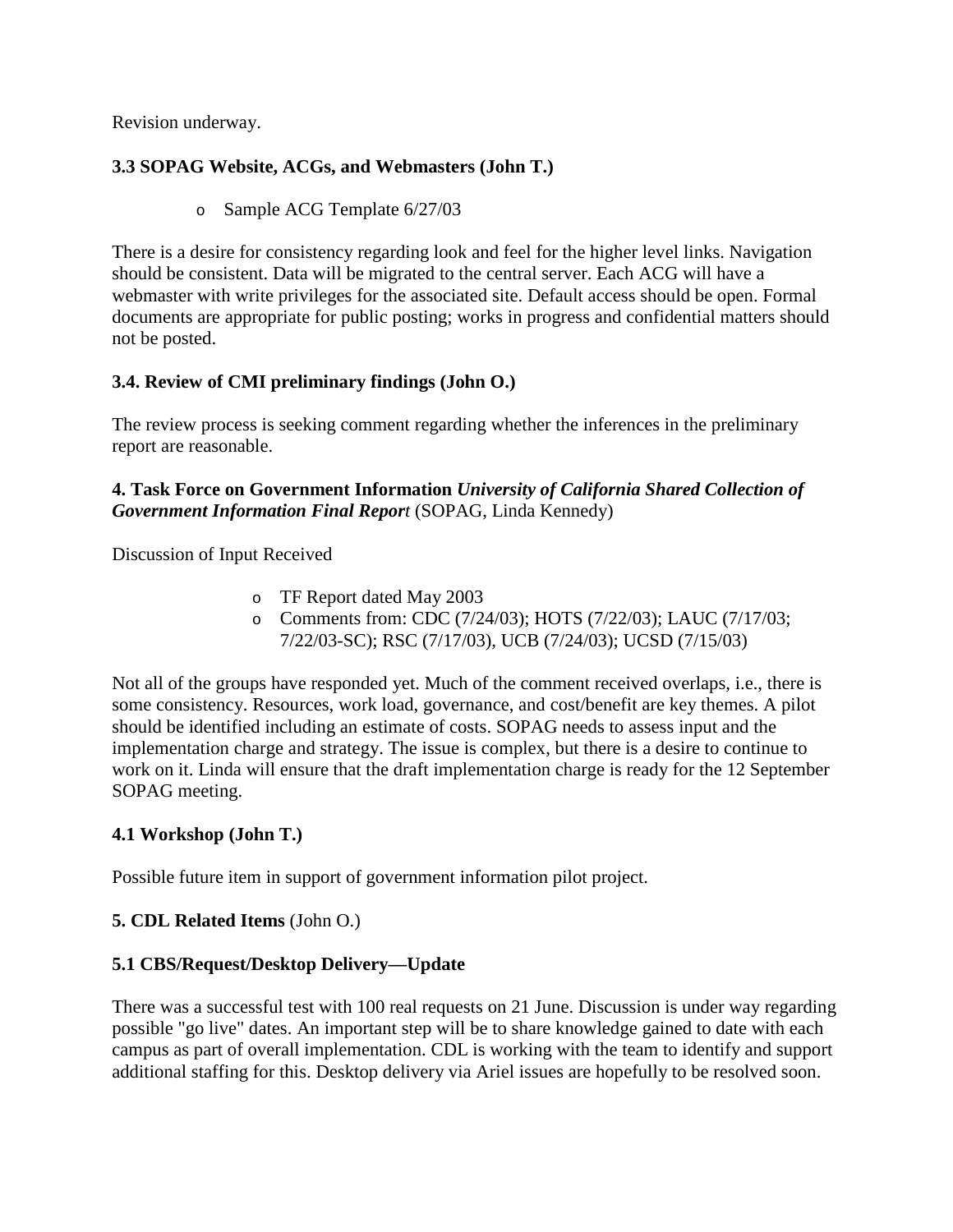#### **5.2 Digital Content Contract Breach Procedures**

o *University of California Shared Digital Content Breach Procedures for CDL-Licensed Resources* sent with email from John O. 7/24/03

This version incorporates changes suggested in previous discussion, and will be distributed to license coordinators and resource liaisons.

## **5.3 Melvyl-T**

o Melvyl-T FAQ sent with email from John O. 7/22/03

The FAQ will be posted on the web. A project to analyze record processing at the campuses for inclusion in Melvyl is being planned with support from resource sharing funds as approved by the ULs. At its September meeting SOPAG discuss issues of quality control and decision processes for Melvyl as a shared and co-invested resource. The current state of information regarding uniform title question is being written up and will be distributed shortly. Legacy Melvyl is scheduled for removal on 1 August.

#### **5.4 Documenting the American West**

Dan Greenstein has drafted a speculative document regarding methods for building content, e.g., by topic or theme, such as the American West. One question is how to create a strategic priority for such a venture. So far there has only been preliminary thinking.

## **6. All Campus Groups—Update**

## **6.1 CDC (Lorelei)**

o *Scenario: Shared Approval Plan Collection Management*, draft by Cecily Johns distributed to CDC by Lorelei with email 6/9/03

Not yet discussed by CDC.

CDC is working on a draft charge regarding Elsevier shared collection. A white paper for prototype East Asian library is under consideration.

## **6.2 HOPS (Marilyn)**

o CIG on Web-Based Services, revised charge 7/17/03

Approved.

## **6.3 HOTS (Bruce)**